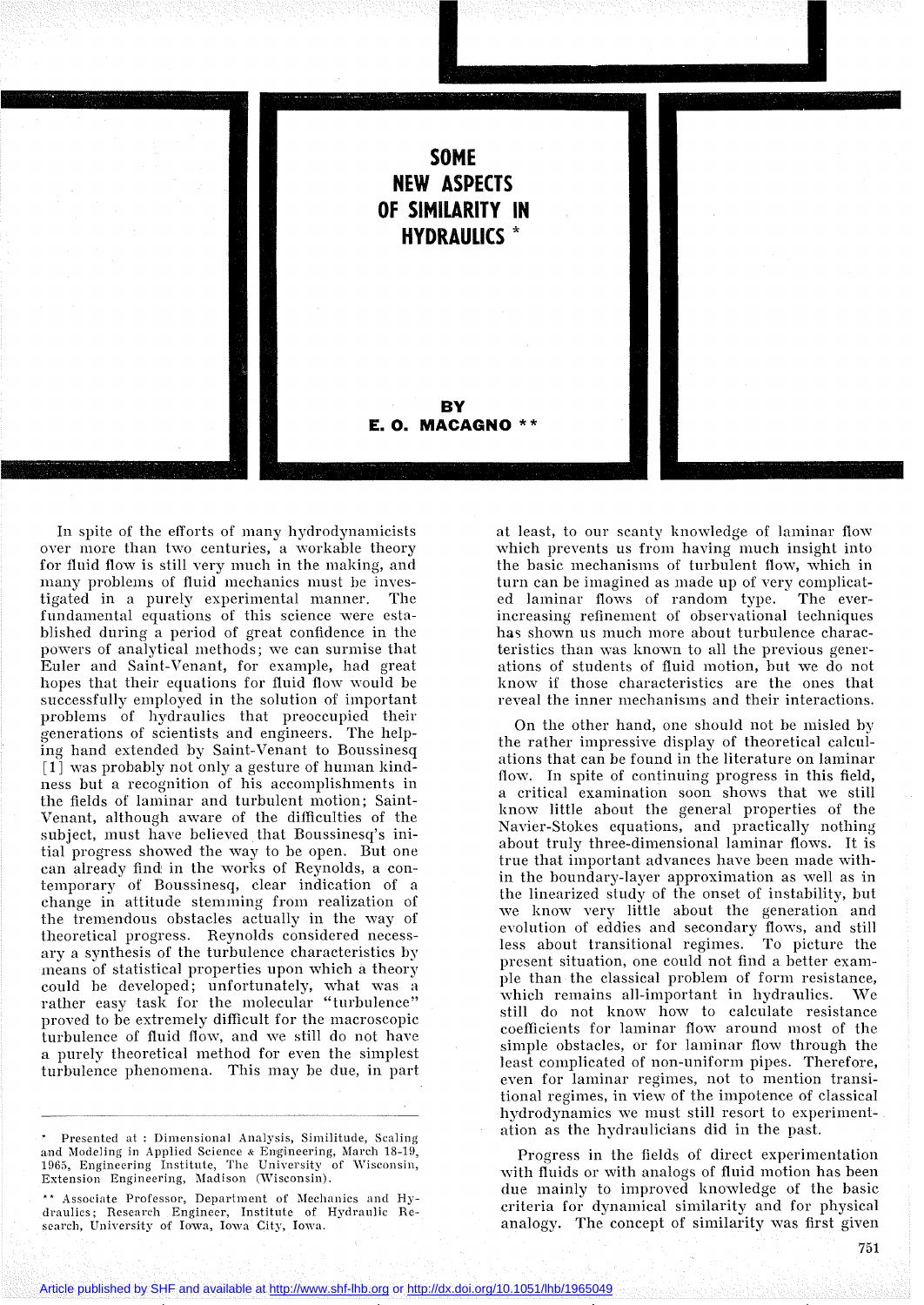a scientific connotation by the Greek geometers, and it mayappear a simple task to fulfill the requirements of geometrical similarity; this is not so, however, when such boundaries as hydraulically rough surfaces must be considerably scaled down for an experimental study. The concepts of kinematical and dynamical similarity were not systematized until the times of Galileo and Newton; the latter, in fact, was the one who actually laid the analytical foundations for a rational approach to physical similarity.

Stemming from Newton's general principles, special laws or criteria for similarity of fluid flows have been established during the past hundred years. Reynolds and Froude are two well-known names associated with the criteria for similarity when flows are controlled either by viscous and inertial forces or hy gravitational and inertial forces. For more complicated situations, as exemplified by the resistance of nonuniform flow in open channels, the similarity requirements consist of two or more criteria to be applied simultaneously. If, for example, Reynolds' and Froude's criteria must be applied together, it will be found either that different fluids must be used in model and prototype, or that different gravitational forces must be applied to them. A study of the physical properties of available fluids shows that in our times the second alternative mav be more feasible than the first  $\lceil 2 \rceil$ .

The ingenuity of research engineers since the times of Reynolds and Froude has provided the art of modeling with many clever devices: from the distortion of the model geometry to the simulation of roughness, and from the use of different fluids to procedures of transference of results from model to prototype that are more elaborate in form than simple multiplication by a scaling factor  $(*)$ . Because no analog to turbulent flow has yet been found, experimentation for this type of flow must be done with real fluids, with the only possibilities of scaling down or up and of using different fluids. Unfortunately, the spectrum of physical properties is discrete and very limited, quite aside from economic, health-, and fire-hazard restrictions. If a research engineer, in order to have strict similarity

 $(*)$  See the second paper by G. Murphy, in this same Engineering Institute.



I/ Definition sketch for simplified hydraulic recoil mechanism.

*Schéma de déjinition d'Un mécanisme de recul hydraulique simplifié.*

of two flows, finds that he needs a fluid with onethousandth the viscosity of water and one-tenth its specific weight, he knows very weIl that such a fluid does not exist. Or does it? If the research engineer can use a mathematical model, it surely does, for in such a model there are no limitations on the values than can be attributed to the physical properties. As more and more computational techniques become applicable in faster and faster electronie computers, the possibilities of simulating fluid flow in these machines become better and better.

There has heen a tendency among users of hydraulic models ta regard the models as fluid-flow computers; however, it may require a much greater stretch of the imagination to say now that digital computers may also serve as flow simulators. One could mention, though, that physicists have long since coined the expression  $\ast$  mathematical model  $\ast$ to indicate any set of mathematical relationships that describe and predict physical phenomena. But the more convincing effect springs from the daily use of the computer to study complicated cases of fluid flow. Adoption of the viewpoint of flow simulation in the computer becomes a temptation that is impossible to resist after seeing recent films that show calculated fluid flows emerging from plotting machines coupled to digital computers [3]. To illustrate such a point of view, several problems under investigation at the Iowa Institute of Hydraulic Research will be briefly discussed, with emphasis on their computational aspects.

The computer models have the advantage over the traditional models of a much higher freedom of variation in the parameters involved, and of changes in boundary and initial conditions. This can he illustrated by investigations of a simplified model of a hydraulic recoil mechanism (Fig. 1), for which it was desired to find in what manner the fluid discharge should be varied at the control nozzle to obtain a constant force on the supporting structure during most of the operation time. This requirement of ensuring a specific variation of pressure, or force, was new, as was the circumstance of having a variable length to the fluid column. Bergeron's [4] graphical method for pressure-wave analysis was applied at the beginning, but it proved too clumsy and inaccurate for the problem in question. The method was then converted into a numerical one and programmed for the digital computer, thereby gaining in accuracy and flexibility  $\lceil 5 \rceil$ . In attempting to obtain a rather smooth operation, the investigator initially imposed a certain condition on the second derivative of the discharge; if this condition were violated, the computer would try again with a different combination of data. In this way, it was found "experimentally" that the terminal position of the recoiling mass could never be reached without violating the imposed condition. Relaxing the condition to one imposed on the first derivative yielded sufficiently satisfactory results (Fig. 2). The interesting conclusion in regard to the operation of the computational model was that a studv of the behavior of the derivatives, two quantities that would have been rather difficult to observe in a physical model, was quite easy and reliable.

A second phase of the study of such a shock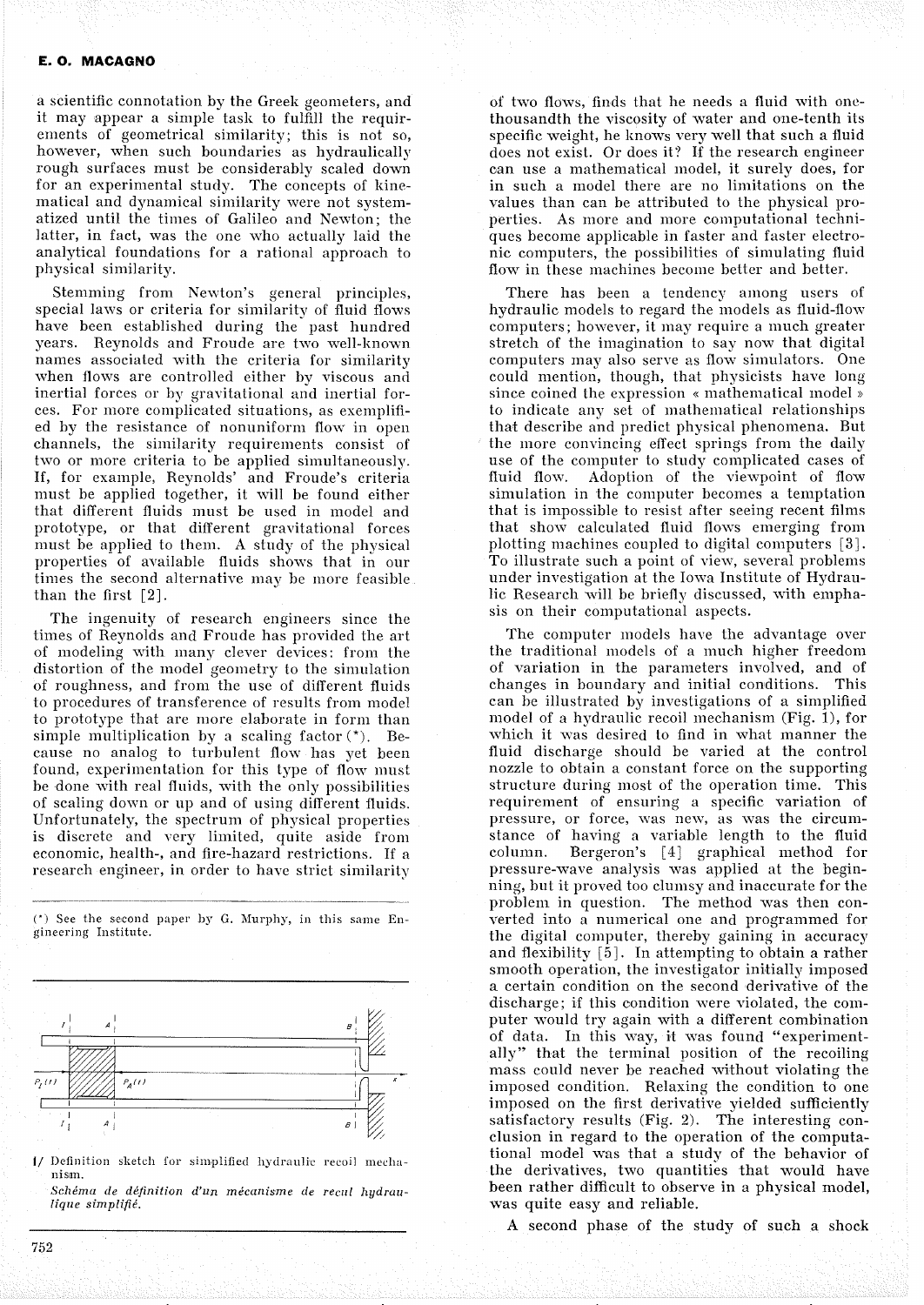

Calculated values for the pressures  $p_A$  and  $p_B$ , the rate of flow  $Q_B$ , and the displacement  $x_A$ . Prescribed values are given by solid lines.



/2/ *Valeurs calculées des pressions* PA *et* pn, *du débit* Qn *et du déplacement* x<sub>A</sub>. Les valeurs prescrites sont données par les /if/nes *continues.*

absorber is also instructive in relation with the simulation of fluid flow in the digital computer. Due to the difficulties experienced in applying pressure-wave analysis to aetual complex shock absorbers, an approximation was devised that consisted of discarding the wave-propagation effects due to elasticity of the fluid, while retaining the volumetric change due to pressure variation  $[6]$ . The idea was tested in a computational model in which the fluid could be given any bulk modulus of elasticity, including an infinite value, and in which any force diagram, including a Dirac function, could be used. The results for an impulsive force [7], calculated by Mr. A. Newsham, are shown in Figure 3; curves  $3$  represent the results with the complete pressure-wave analysis, and curve 2 corresponds to the approximation above described. Curve 1, for an incompressible fluid, shows that compressibility cannot be negleeted without introducing serious errors. Curves 3 and 2 become almost coincident for times of application of the driving force greater than a few milliseconds. A feature of this model is worth special mention in this connection: the computational stability of the model in which waves were allowed was found to



3/ Pressure variation in shock absorber for impulsive driving force. *Variation de la pression II l'intérieur d'un amortisseur, SOl/S l'eff'et d'une force motrice impulsiue.*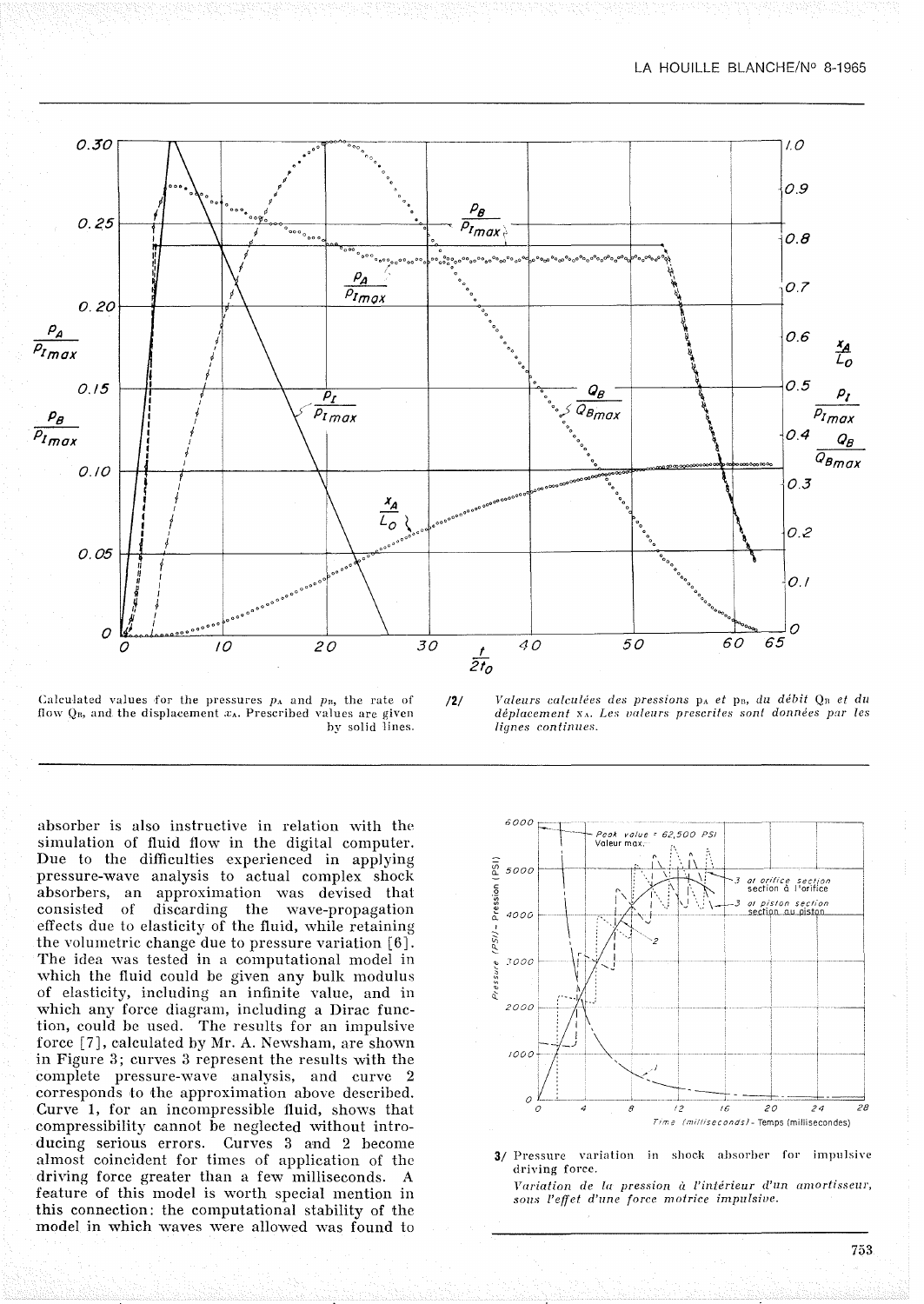

4/ Decay and convection of a<br>disturbance in the flow-establishment region of a twodimensional fixed conduit (Hinwood's Dissertation, 1965)

Dégradation et convection d'un phénomène de perturbation à l'intérieur de la ré $d'$ établissement aion d e l'écoulement dans une conduite fixe à deux dimensions (Dissertation de Hinwood,  $1965$ .

be much greater than that of the model without waves. No mathematical analysis of this computational stability was made; but it seems plausible, from a physical point of view, to conclude that the system in which propagation effects are permitted is more apt to spread disturbances that to intensify them.

One of the earlier uses of the digital computers was the calculation of neutral lines in the problem of flow instability. The investigation of the onset of instability by means of linearized Navier-Stokes equations leads to the solution of certain ordinary differential equations like the Orr-Sommerfeld equation, but then the fluid is so abstractly represented that the calculational facet becomes prevalent over the modeling facet  $\lceil 8 \rceil$ . The latter regains predominance, however, when the complete nonlinear equations are used to simulate the flow and to study the effect of induced finite disturbances upon it. In an investigation of the stability of flow with stratification of density, under way at the Iowa Institute of Hydraulic Research [9], Mr. J. B. Hinwood has recently represented the region of flow establishment in a two-dimensional conduit by means of a finite-difference form of the Navier-Stokes equations, including all nonlinear as well as unsteady terms. The equations are applied to points of a rectangular mesh covering the region of interest. From approximate considerations of computational stability, it was concluded that this would be higher if the unsteady terms were not eliminated from the model when determining the steadystate solution. The presence of the unsteady terms, on the other hand, has allowed the researcher to follow in a realistic way the evolution of the "flow" as it passes from the approximately assumed state to the final steady state. One aspect of this "observation" is given in Figure 4, in which the original disturbance is seen to die down at a fixed point and to be convected downstream.

A third example is provided by the investigation of two-dimensional and axisymmetric flows in abrupt conduit expansions. The purpose of this research project was to determine the characteristics of confined laminar eddies. For the case of a two-dimensional expansion, the Navier-Stokes equations in Cartesian coordinates are:

$$
u \frac{\partial u}{\partial x} + v \frac{\partial u}{\partial y} = -\frac{\partial (p/\rho)}{\partial x} + v \nabla^2 u
$$
  

$$
u \frac{\partial v}{\partial x} + v \frac{\partial v}{\partial y} = -\frac{\partial (p/\rho)}{\partial y} + v \nabla^2 v
$$

in which  $u$  and  $v$  represent the velocity components in the  $x$  and  $y$  directions,  $p$  indicates the pressure,  $\rho$  the mass density, and  $\nu$  the kinematic viscosity. If the stream function  $\psi$  is introduced, the velocity components can be expressed by means of:

$$
u = \frac{\partial \psi}{\partial y} \quad v = -\frac{\partial \psi}{\partial x}
$$

In addition, the vorticity is given by:

$$
\zeta = \frac{\partial v}{\partial x} - \frac{\partial u}{\partial y} = -\nabla^2 \psi
$$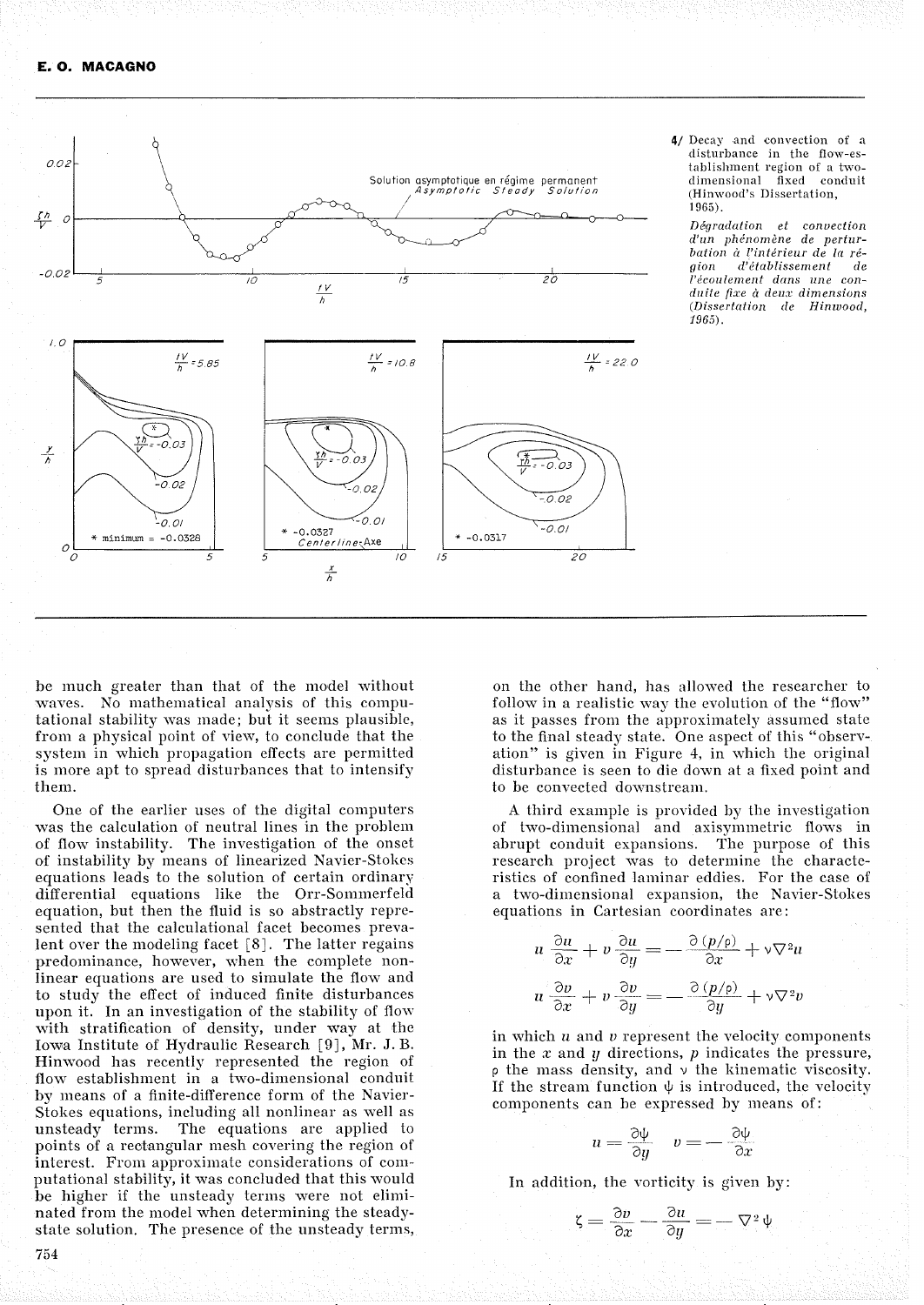By proper manipulation, the preceding equations can be reduced to the two following equations in finite-difference form:

$$
\zeta_{I,J} = \frac{1}{4} (\zeta_{I-1,J} + \zeta_{I,J-1} + \zeta_{I+1,J} + \zeta_{I,J+1})
$$

$$
- \frac{R}{16} [(\psi_{I+1,J} - \psi_{I-1,J}) (\zeta_{I,J+1} - \zeta_{I,J-1})
$$

$$
+ (\psi_{I,J+1} - \psi_{I,J+1}) (\zeta_{I+1,J} - \zeta_{I-1,J})]
$$

 $\psi_{\mathrm{I},\mathrm{J}} = \frac{1}{4} (\psi_{\mathrm{I}-1,\mathrm{J}} + \psi_{\mathrm{I}+1,\mathrm{J}} + \psi_{\mathrm{I},\mathrm{J}-1} + \psi_{\mathrm{I},\mathrm{J}+1} - a^2 \zeta_{\mathrm{I},\mathrm{J}})$ 

 $\frac{\nu}{\nu}$ 

# LA HOUILLE BLANCHE/Nº 8-1965

5/ Definition sketch for viscous flow in a

Schéma définissant un écoulement vis-

conduit expansion.

in which  $\alpha$  indicates the size of the mesh. If one uses these equations over a lattice of squares drawn over the conduit expansions (Fig. 5), iterative procedures allow one to calculate, from an approximate initial distribution, the flow corresponding to<br>a zero Reynolds number. The resulting flow pattern is then used for the calculation for an increased Reynolds number, say of 4, and so on. In Figure 6, the results of calculations of streamlines and of lines of constant vorticity are given for a Reynolds number of 48. For an axisymmetric expansion, the results of calculations are given in Figure 7, for a Reynolds number of 40. Photographic records of experimental flow in the axi-

queux par un élargissement dans une  $x, y$  $\frac{1}{6.025}$ 6/ Laminar flow in a two-dimensional expansion for a Reynolds number of<br>48 (values of stream function and ▽  $0.25$ vorticity are affected by an arbitrary factor). *Vorticity distribution*<br>Champ de vorticité  $1.75$  $(1.5)_{1.25}$ Ecoulement laminaire par un élargissement plan, pour un nombre de Reynolds égal à 48 (les valeurs de la fonc- $0.5,$ tion de courant et de la vorticité sont  $0.25$ soumises à l'influence d'un facteur ar- $\frac{1}{\sqrt{2}}$ bitraire).  $0.33$ *Streamlines*<br>Lignes d'écoulement  $0.025$  $-0.02$ o.oi 7/ Streamlines for steady laminar flow  $V$  = 0.50 in an axisymmetric expansion for a 040 Reynolds number of 40. 030 Lignes d'écoulement correspondant à un régime permanent laminaire dans 0.20 un élargissement axisymétrique, pour 010 un nombre de Reynolds égal à 40. .<br>003 :00г :00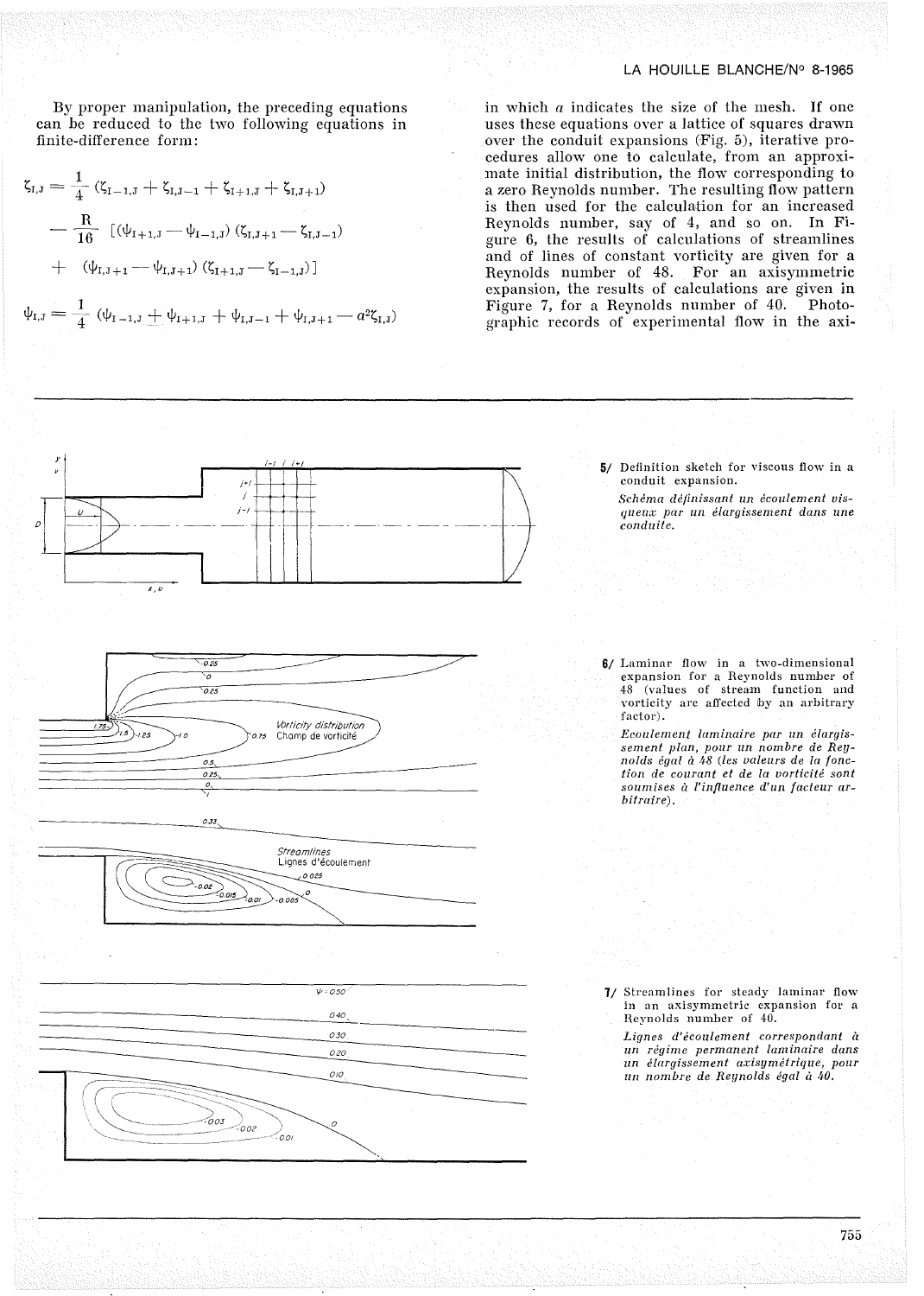

 $R=25$ 





8/ Photographic record of flow in axisymmetric expansions. *Photographies d'écoulements par des élaryissements axisymétriques.*



9/ Eddy size for steady laminar flow in an axisymmetric expansion. *Dimensions du vortex dans llll écoulement permanent laminaire par un élaryissement a:risymétrique.*

## **E. O. MACAGNO**

symmetric expansion are shown in Figure 8. Experimental and calculated eddy lengths are given in Figure 9. In all cases, the Reynolds number is based on the velocity and the diameter of the narrow conduit.

At the present time, wakes behind obstacles in a two-dimensional channel with moving walls are being studied using the method developed by J. Fromm [10] at Los Alamos Scientific Laboratory. This is done with the purpose of adapting this method afterwards to calculations in fixed conduits. Wakes for an infinite row of pairs of rectangular obstacles calculated by Mr. T. K. Hung are shown in Figures 10. In these figures,  $b$  indicates the dimension normal to the flow direction of the reetangular obstacles, and *t,* the time. The Reynolds



10/ Wake behind rectangular obstacles for a Reynolds number of 64.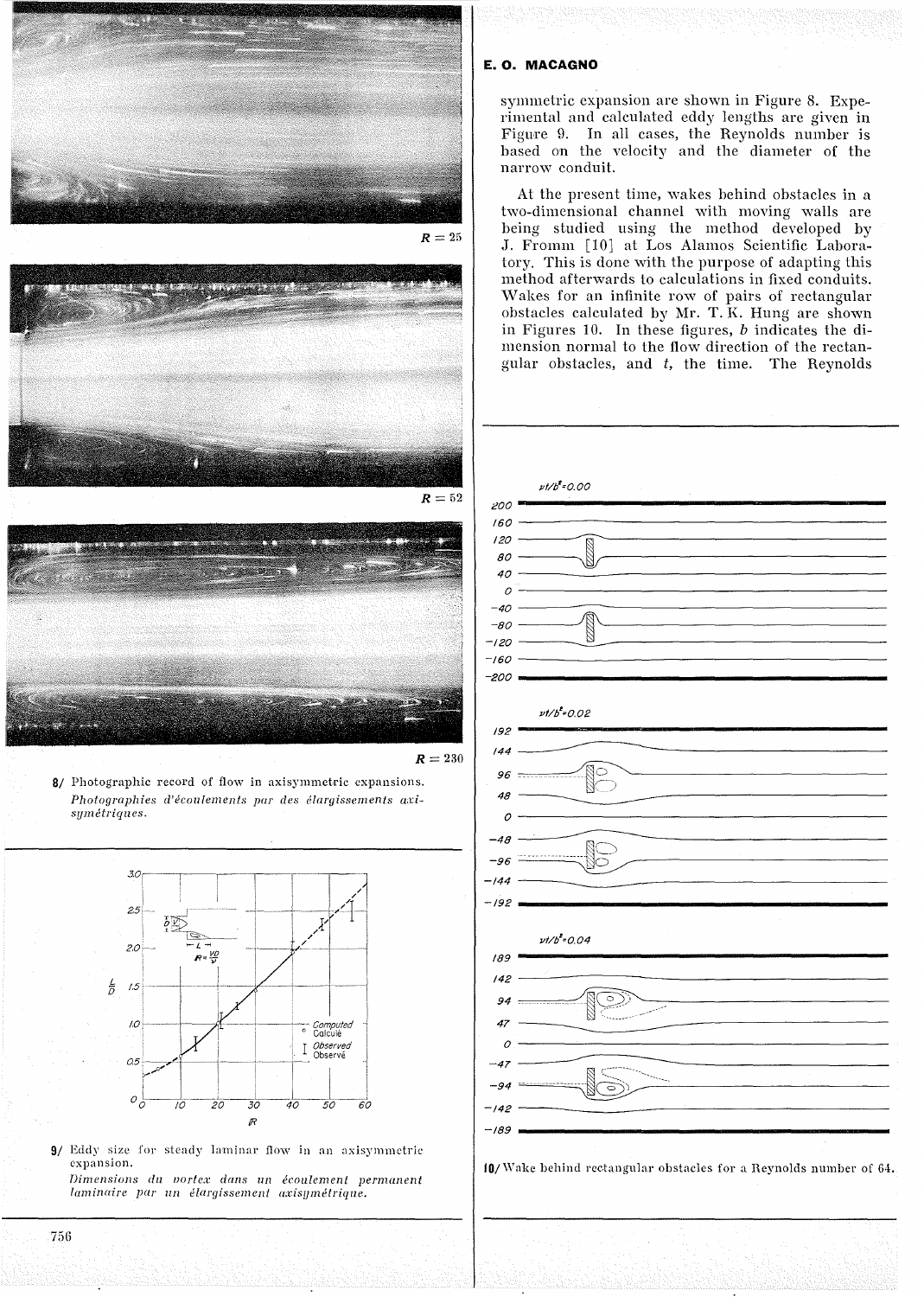number is based on the linear dimension,  $b$ , and on the initial velocity of the fluid. Next, this method will be adapted and extended to flow in fixed conduits for which it is expected to be very useful, hecause a large variety of flows will be presented by merely changing the temporal variation of the applied pressure gradient. There are, at the present time, indications that the use of the Navier-Stokes equations with unsteady terms results in a higher computational stability; experimentation with severaI cases in which steady-state solutions have already been determined, using now equations with unsteady terms, is expected to help in elucidating this conjecture.

In general, the simulation of fluid flow with the digital computers seems very promising, and good

advantage should he taken of this new tool to investigate aspects of fluid mechanics that are difficult to study by other means. The "fluid" in the computer model can have any set of physical properties we find necessary; it can even have artificial properties, if this helps to simulate the desired conditions. In considering the prohlems that may arise when attacking three-dimensional prohlems we have already contemplated the possihility of introducing an artificial equation of state, better to handle the calculation of the pressure. The idea is not entirely a new one, artificial viscosity having been used to advantage in calculations of gas dynamics by von Neumann and Richtmeyer [11]. If artificial properties can be given to the Newtonian fluids, it is obvious that non-Newtonian fluids can be simulated with the digital computer, the only



*/layes à l'aoal d'obstacles reetan{jlIlaires, pOlIr !ln nombre de Reynolds égal à 64·.*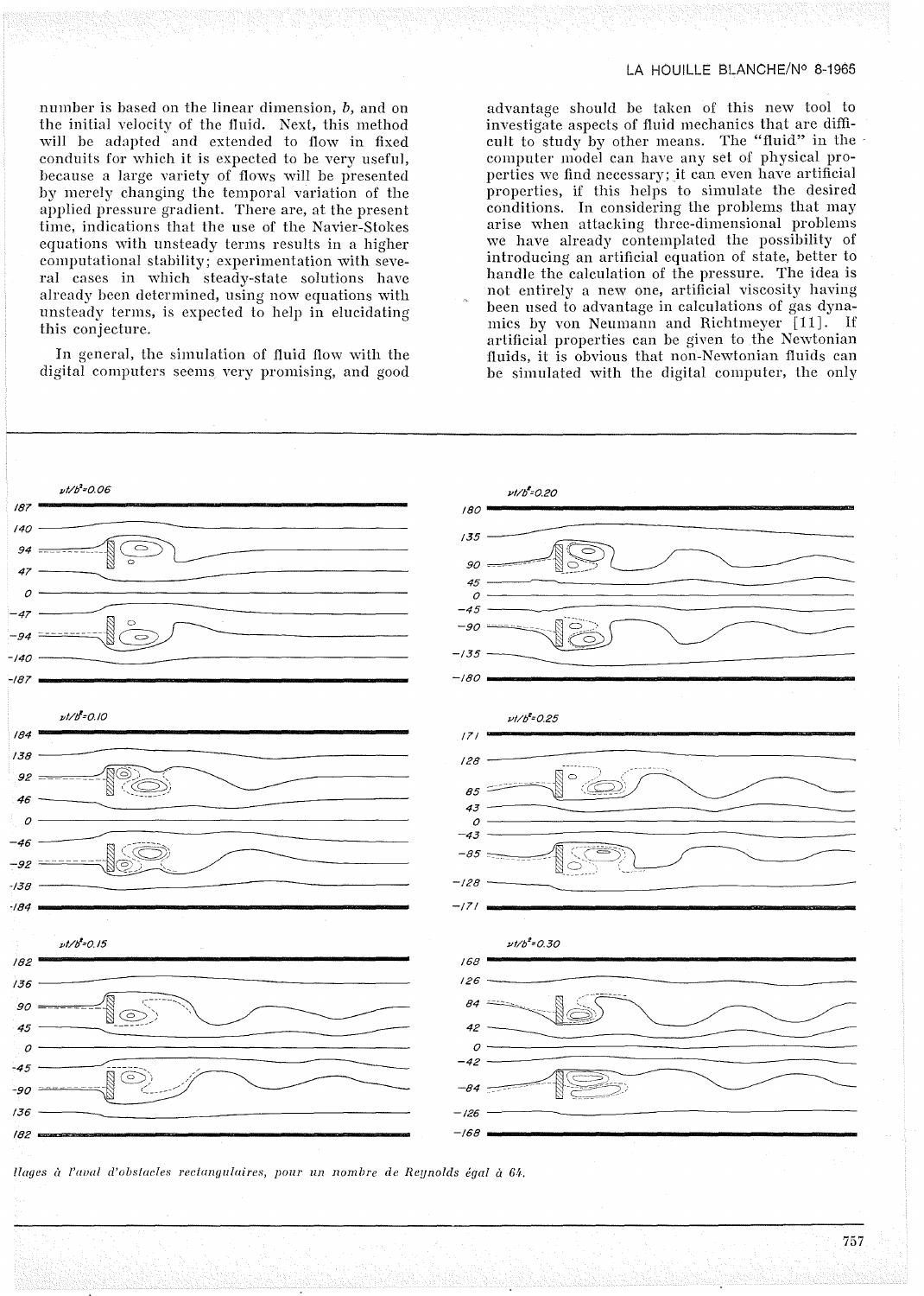problem being that more and more parameters must be specified at each point of the lattice.

One of the difIiculties in simulating flows with the computer lies in the fact that many points are needed with the present techniques. If geometry has to be represented, including the details of roughness of the solid surfaces, too large a number of points is necessary. This might appear as a minor problem if one's ambition were to simulate a turbulent flow; Corrsin [12] considered that the number of bits of information necessary to simulate details of decaying turbulence was an astronomical figure, ruling out the use of digital computers. Corrsin indicated that the analog computer could be considered, but then added this question: "in particular, how about an analog consisting of a tank of water?" In the present state of the art, it seems that efforts should be concentrated on investigating those aspects of laminar motion which are still unknown and constitute basic mechanisms for the turbulent flow. These mechanisms are only qualitatively recognized and not very well understood; but they can surely be described as related to the non-linear behavior of the Navier-Stokes equations. If truly turbulent situations cannot yet be reproduced, one should aim at modeling those that are only quasi-turbulent; one possibility in this direction, already at hand, consists in merely refining present calculations for unsteady twodimensiona! flow in transitional regimes, so that the effect of disturbances can be studied when the flow becomes sufficiently disorganized to begin showing characteristics of turbulence.

\Vithin the field of purely laminar flow, work should be started on the simulation of very simple but truly three-dimensional flows; their geometry could well remain unimportant, and the evolution of disturbances that start as two-dimensiona! and soon become three-dimensional could be one of the initial goals. Concentrated vortices have recently been discussed in an international congress [13] of fluid dynamicists, where it was shown that much knowledge is still to be gained in this field; it seems that computer simulation of vortices and the study of their interactions (as illustrated for annular vortices in a recent film [14]) could now be undertaken with good prospects of success.

As a final remark, it appears most opportune to note that the flows simulated with the computer are automatically measured in aIl their details. The essential question is now to model accurately enough. To realize the tremendous advantage that freedom from instrumentation can give us, one has only to think of the possibility of reading off the six components of the stress tensor at aIl points of a lattice in a three-dimensional flow as simulated by a digital computer. This can already be done for two-dimensional and axisymmetric flows, and it may be hoped that only a short time will elapse before it becomes possible for three-dimensional flows. Computers are still developing, and one could easily be kept busy in the near future by doing nothing more than investigating new problems of fluid flow in digital computers. If one judges by the results obtained in a few years, the accomplishments of the near future should be most rewarding.

# **Acknowledgments**

The author gratefully acknowledges the contributions of Messrs. Arthur Newsham, Jonathan Hinwood, and Tin-Kan Hung to this lecture, both in material form and in the form of useful suggestions. The author is also indebted to Dr. Hunter Rouse for critically revising the manuscript. Portions of the investigation were supported by the Army Research Office, Durham, and the Rock Island Arsenal.

NOTE: When this paper was in the process of being typed, a paper on the same subject appeared in the March issue of our scientific magazine [15].

#### **References**

- $[1]$  Rouse (H.) and INCE (S.). *History of Hydraulics*, Dover, New York, 1963.
- [2] MACAGNO (E.O.). Semejanza mecánica, su aplicación a la hidraulica. *Ciencia y Técnica,* vol. 116, No 585, 1951.
- [3] FROMM  $(J)$ . Wake of an Obstacle. Film Y-181, Los Alamos Scientific Laboratory, 1963.
- $[4]$  BERGERON (L.). Water Hammer in Hydraulics and Wave Surges in Electricity, *Wiley*, New York, 1961.
- [5] MACAGNO (E.O.) and MACAGNO (M.). Pressure-wave Analysis for Variable Length of a Fluid Column. *Proceedings IAHR Nin/il Convention,* Paper III/40-1, Dubrovnik, 1961.
- [6] MACAGNO (E.O.) and Ho (H.W.). Una aproximación en el movimiento de un liquido compressible. *Sem.inario de Hidrâulica y JUecânic'il de Fillidos,* Paper III/13/1, Santiago, Chile, 1962.
- [7] MACAGNO (E.O.) and NEWSHAM  $(A.)$ . Approximate calculation of the flow of compressible liquids (to be pnblished in the near future).
- [8] SANGSTER (W. M.). The Stability of Stratified Flow on Nearly Vertical Slopes. Ph.D. Dissertation, University of Iowa, 1964.
- [9] MACAGNO  $(E. 0.)$  and HINWOOD  $(J. B.)$ . Instabilité dans la zone d'établissement d'un courant nvec stratification de densité. *VII]'" .Jollrnées de l'Hydrlllllique,* Quest. I, Rapp. 10, Lille, 1964. (English version available upon reqnest, Institute of Hydraulic Hesearch, Iown City, Iowa).
- [10] FROMM (J.).  $-$  A Method for Computing Nonsteady, Incompressihle, Viscous Fluid Flows. *Report LA-2910,* Los Alamos Scientific Laboratory, 1963.
- [11] VON NEUMANN (J.) and RICHTMEYER  $(R, D)$ . A Method for the Numerical Calculation of Hydrodynamic Shocks. *Journal of Applied Physics*, vol. 21, No. 3, 1950.
- [12] CORRSIN (S.). Turbulent Flow. American Scientist, Vol. 49, No. 3, 1961.
- [13] KÜCHEMANN (D.). Report on the I.U.T.A.M. Symposium on concentrated vortex motions in fluids. Jour*nal of Fluid Mechanics, Vol. 21, Part. 1, 1965.*
- [14] ROUSE (H.) and O'LOUGHLIN  $(E)$ . Characteristics of Laminar and Turbulent Flow. Film U-6159, University of Iowa, Iowa City, Iowa, 1964.
- [15] HARLOW  $(F. H.)$  and FROMM  $(J. E.)$ . Computer Experiments in F1uid Dynamics. *Scientific American,* Vol. 212, No. 3, 1965.
- [16] HARLOW (H. F.). Numerical Fluid Dynamics. The *American Mathematical Monthly,* Vol. 72, No. 2, 1965. (This reference wasadded to eopies of the paper printed after delivering the lecture.)